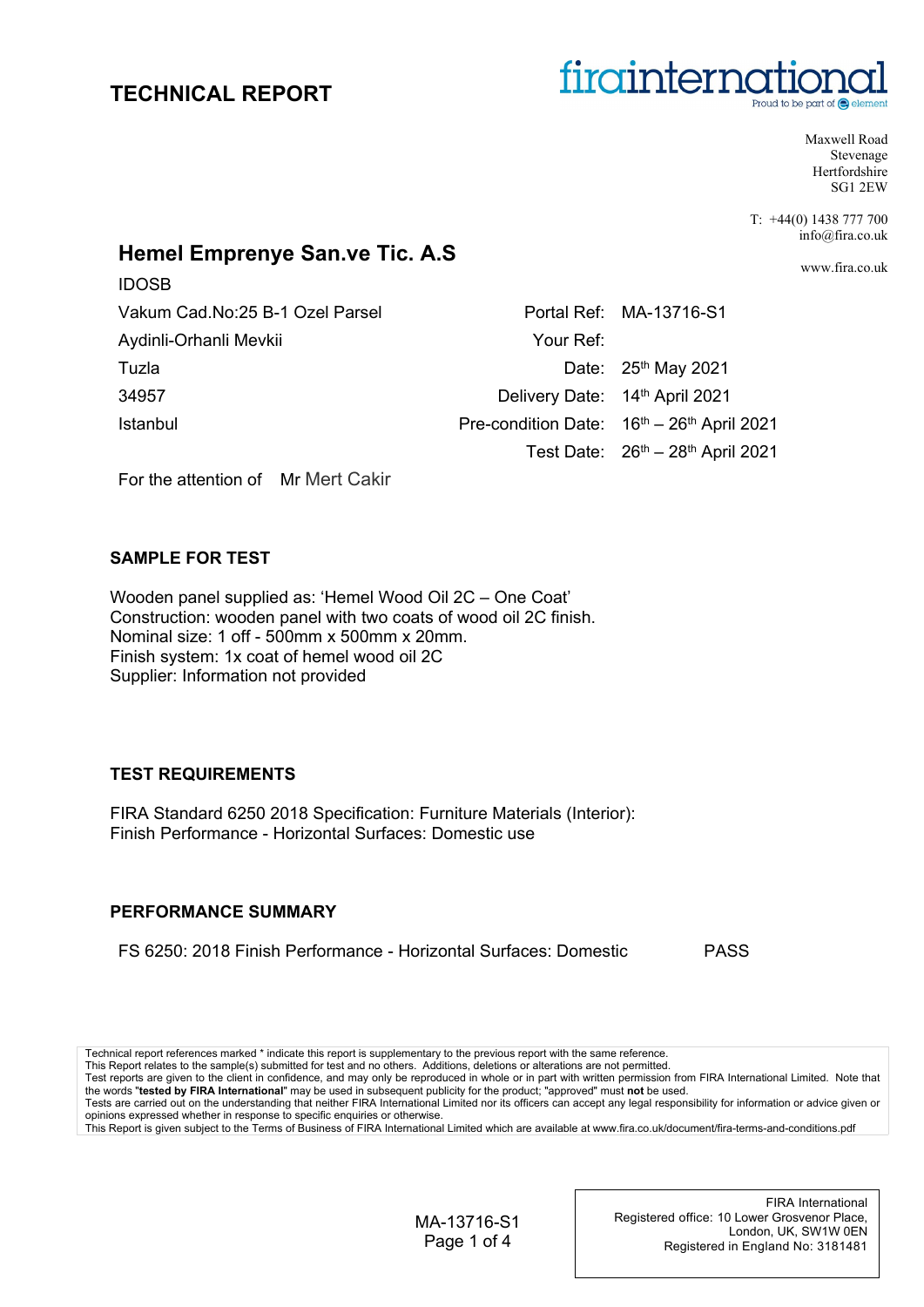#### **FINISH PERFORMANCE TESTS FIRA STANDARD 6250 2018**

Finish performance requirements for the assessment of furniture panels are specified in FIRA Standard 6250 2018.Specification: Furniture Materials (Interior).

The tests are generally applicable to all types of finishes including liquid based finishes, plastics laminate and surfacing foils such as paper, melamine and PVC bonded to wood based substrates. The finish is normally tested on the substrate on which it will be used, such that the durability of the finish/substrate combination is assessed rather than the finish in isolation.

Test procedures to assess the durability of furniture surface finishes are detailed in the following standards:

#### **BS 3962-6: 1980 Methods of test for finishes for wooden furniture Part 6 Assessment of resistance to mechanical damage**

#### **Crosscut Test**

A grid pattern of knife cuts, to a depth of 0.3mm, is made into the surface finish of the sample and the test area then brushed and examined for chipping and delamination of the surface coating.

#### **Impact Test**

A 19.1mm diameter steel ball weighing 28g is dropped on to the test panel from a height of two metres and the test area for cracking.

#### **BS EN 12721:2009 + A1:2013 Assessment of Surface Resistance to wet heat**

A 100 mm diameter aluminium alloy block is heated to the required test temperature and placed on a wetted nylon cloth in contact with the surface of the test panel. The block is allowed to cool for 20 minutes and then removed. The test area is wiped dry and left undisturbed for at least 16-24 hrs following which the test surface is assessed.

#### **BS EN 12722:2009 + A1:2013 Assessment of Surface Resistance to dry heat**

The dry heat test is similar to the wet heat test except for the omission of the wetted cloth.

#### **BS EN 12720:2009 + A1:2013 Furniture Assessment of surface resistance to cold liquids**

An absorbent 25mm diameter paper disc is immersed in a test liquid and placed in contact with the panel surface and covered with a glass dish for a period of 1 hr. The excess liquid is then soaked up by an absorbent material (but not rubbed clean) and left for further 16 -24hrs after which the test surface is cleaned and the area assessed. In the case of cold oil and cold fat these are placed on the panel uncovered for a period of 24hrs then fully removed and the area cleaned and then left for further 16 -24hrs before assessment.

#### **Flexible rating allowance**

FIRA Standard 6250 contains the following flexible allowance "A maximum of two results in any column may fall below the ratings shown in the table, provided that each is not more than 1 rating below the rating shown and that neither rating is less than a rating 2".

#### **Deviations**

BS 3962 – the viewing / illumination condition noted in BS 3962 using an adjustable desk lamp with a 60w frosted lamp is not used. The panel is generally examined at various angles from horizontal to vertical using the viewing light source noted in BS EN 12720/21/22.

Crosscut test- FIRA uses 'Stanley 1991' brand knife blades directly from the pack and as currently supplied from time to time - this overrides any other specific requirements noted in the standard. The grid pattern of 2mm spacing with a particularly tight tolerance requirement of  $\pm$  0.01mm cannot reliably be controlled with this type of equipment. BS EN 12720/1/2 states under: Assessment of results. *'Each test surface shall be rated by an experienced observer. In cases of doubt three observers shall be required.'* BS 3962 recommends 5 observers. FIRA uses two experienced observers for assessment and any rating discrepancies are discussed and a consensus rating agreed. BS 6222 references 1997 (withdrawn) versions of BS EN 12720/21/22. FIRA use the latest versions of the standards for carrying out test. Generally the tests have not changed in substance but procedures clarified and tightened to closely control test.

> MA-13716-S1 Page 2 of 4

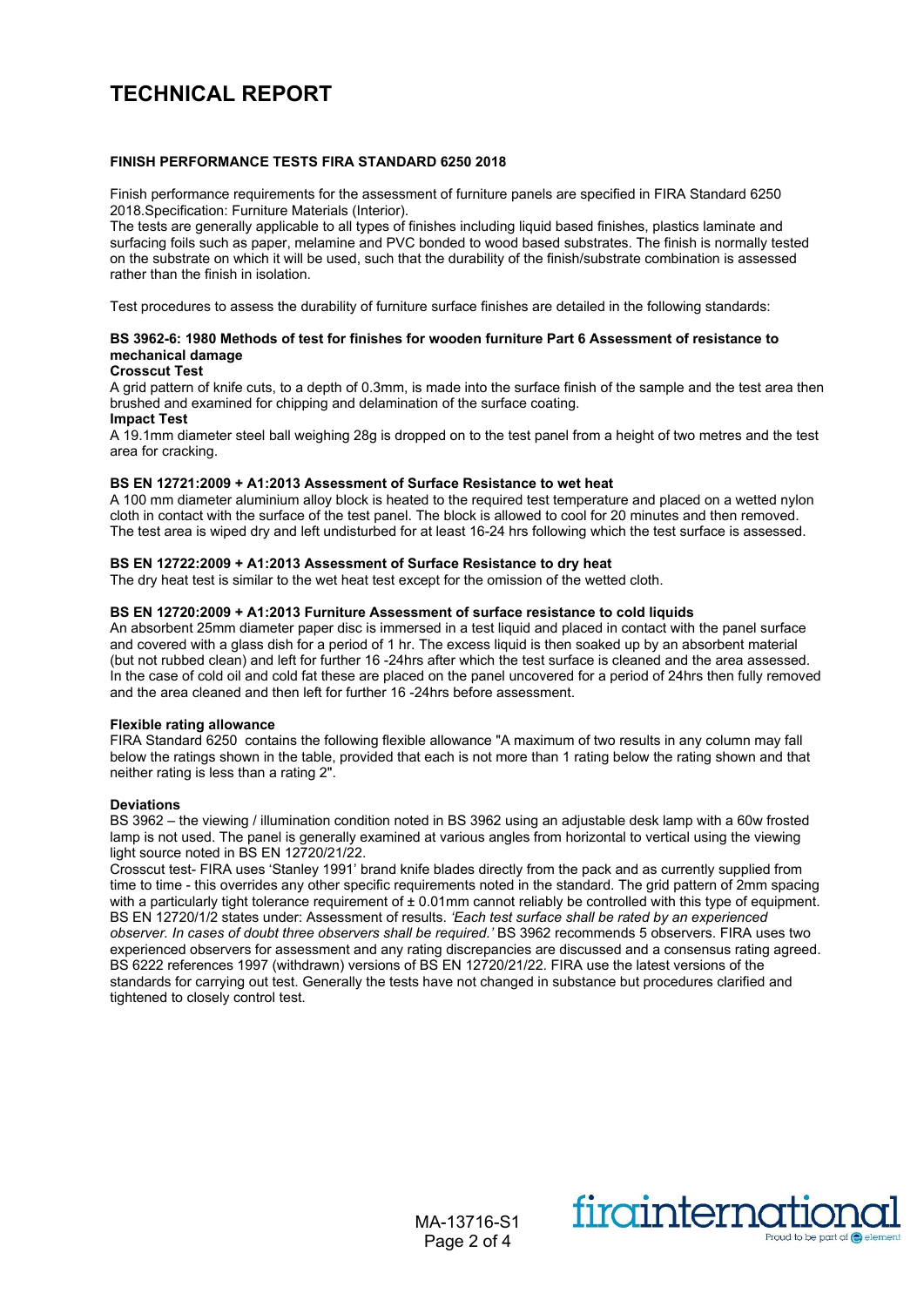## **FINISH PERFORMANCE TEST RATINGS**

| <b>BS 3962 CROSSCUT - APPEARANCE OF TEST AREA</b>                                                                                          |   |
|--------------------------------------------------------------------------------------------------------------------------------------------|---|
| Cuts are smooth, no finish removed, except for small chips at the intersections of the cuts and an<br>occasional small chip along the cut. |   |
| Finish removed at intersections and intermittently along the cuts.                                                                         |   |
| Finish consistently removed along the cuts.                                                                                                |   |
| Finish removed along the cuts and completely from one or more of the squares, but from less than 50% of<br>the squares.                    | ◠ |
| Finish removed completely from more than 50% of the squares.                                                                               |   |

## **BS 3962 IMPACT TEST - APPEARANCE OF TEST AREA RATING**

| No surface cracking                                                                        |  |
|--------------------------------------------------------------------------------------------|--|
| Slight cracking e.g. one or two circular cracks around the edge of the indentation.        |  |
| Moderate or severe cracking confined to the area of the indentation                        |  |
| Cracking extending outside the area of the indentation and/or slight flaking of the finish |  |
| More than 25% of finish removed from the area of indentation                               |  |

| <b>BSEN 12720 COLD LIQUIDS - APPEARANCE OF TEST AREA /</b>                                                    |   |
|---------------------------------------------------------------------------------------------------------------|---|
| BSEN 12721&12722 WET AND DRY HEAT - APPEARANCE OF TEST AREA                                                   |   |
| No change - Test area indistinguishable from adjacent surrounding area                                        | 5 |
| Minor change- Test area distinguishable from adjacent surrounding area, only when the light source is         |   |
| mirrored on the test surface and is reflected towards the observer's eye, e.g. discolouration, change in      |   |
| gloss and colour. No change in the surface structure, e.g. swelling, fibre raising, cracking, blistering      |   |
| Moderate change - Test area distinguishable from adjacent surrounding area, visible in several viewing        |   |
| directions, e.g. discolouration, change in gloss and colour. No change in the surface structure, e.g.         |   |
| swelling, fibre raising, cracking, blistering                                                                 |   |
| Significant change- Test area clearly distinguishable from adjacent surrounding area, visible in all          |   |
| viewing directions e.g. discolouration, change in gloss and colour. And /or structure of the surface slightly |   |
| changed, e.g. swelling, fibre raising, cracking, blistering                                                   |   |
| Strong change - The structure of the surface being distinctly changed - and / or discolouration, change in    |   |
| gloss and colour, and / or the surface material being totally or partially removed,                           |   |
| (Liquid attack test) and / or the filter paper adhering to the surface                                        |   |
| (Wet heat test) and/or the polyamide fibre cloth adhering to the surface                                      |   |